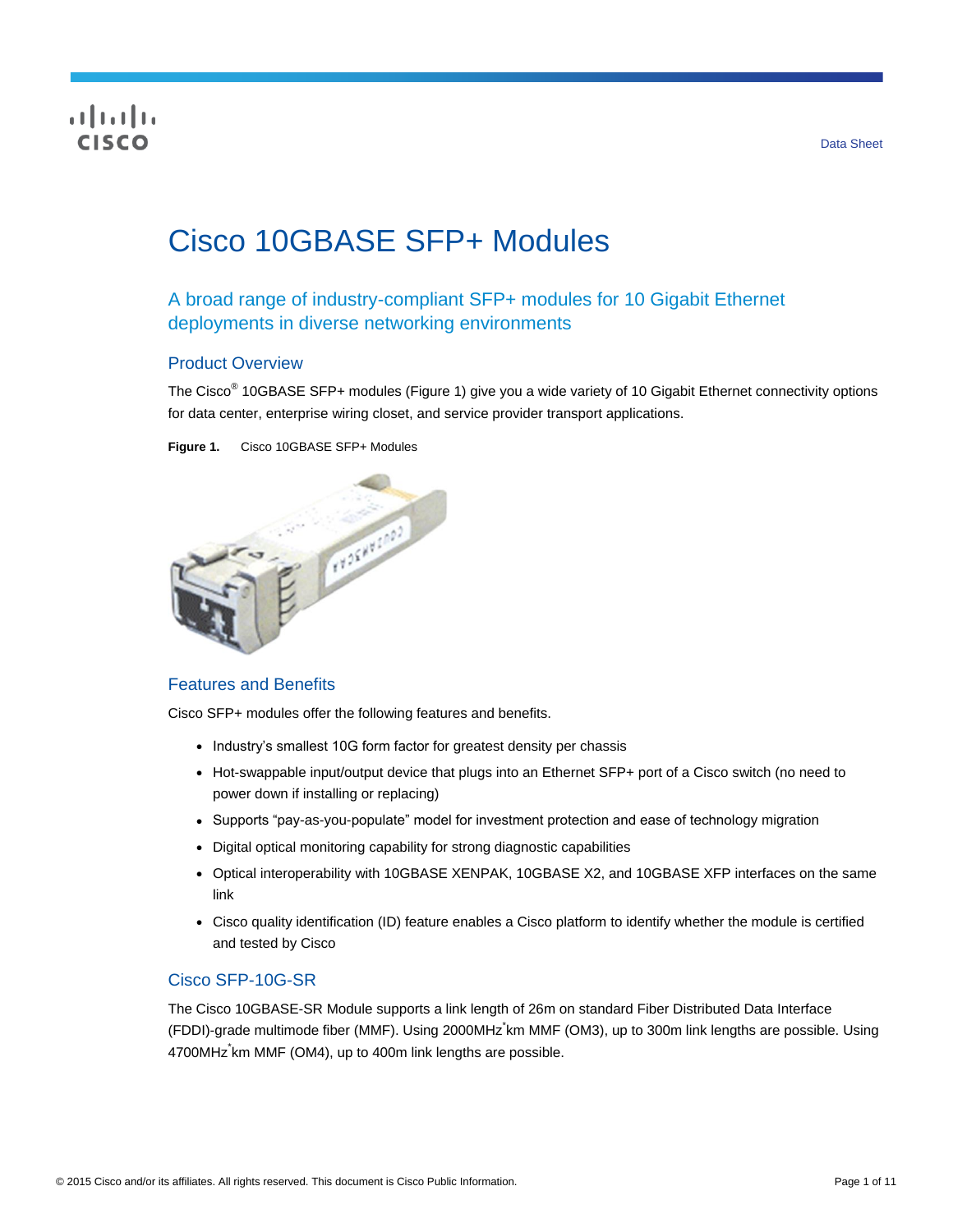## Cisco SFP-10G-SR-X

The Cisco SFP-10G-SR-X is a multirate<sup>\*</sup> 10GBASE-SR, 10GBASE-SW and OTU2/OTU2e module for extended operating temperature range. It supports a link length of 26m on standard Fiber Distributed Data Interface (FDDI) grade multimode fiber (MMF). Using 2000MHz km MMF (OM3), up to 300m link lengths are possible. Using 4700MHz\* km MMF (OM4), up to 400m link lengths are possible.

\*Except for version 1, which supports only 10GBASE-SR

### Cisco SFP-10G-LRM

The Cisco 10GBASE-LRM Module supports link lengths of 220m on standard Fiber Distributed Data Interface (FDDI) grade multimode fiber (MMF). To make sure that specifications are met over FDDI-grade, OM1 and OM2 fibers, the transmitter should be coupled through a mode conditioning patch cord. No mode conditioning patch cord is required for applications over OM3 or OM4. For additional information on mode conditioning patch cord requirements please see: [http://www.cisco.com/en/US/prod/collateral/modules/ps5455/product\\_bulletin\\_c25-](http://www.cisco.com/en/US/prod/collateral/modules/ps5455/product_bulletin_c25-530836.html) [530836.html.](http://www.cisco.com/en/US/prod/collateral/modules/ps5455/product_bulletin_c25-530836.html)

The Cisco 10GBASE-LRM Module also supports link lengths of 300m on standard single-mode fiber (SMF, G.652).

## Cisco FET-10G

The Cisco FET-10G Fabric Extender Transceiver supports link lengths up to 100m on laser-optimized OM3 or OM4 multimode fiber. It is supported on fabric links from a Nexus 2000 to a Cisco parent switch only. Note this product is not orderable individually. For more information refer to Nexus 2000 datasheet: [http://www.cisco.com/en/US/prod/collateral/switches/ps9441/ps10110/data\\_sheet\\_c78-507093.html.](http://www.cisco.com/en/US/prod/collateral/switches/ps9441/ps10110/data_sheet_c78-507093.html)

### Cisco SFP-10G-LR

The Cisco 10GBASE-LR Module supports a link length of 10 kilometers on standard single-mode fiber (SMF, G.652).

## Cisco SFP-10G-LR-X

The Cisco SFP-10G-LR-X is a multirate 10GBASE-LR, 10GBASE-LW, and OTU2/OTU2e module for extended operating temperature range. It supports a link length of 10 kilometers on standard single-mode fiber (SMF, G.652).

## Cisco SFP-10G-ER

The Cisco 10GBASE-ER Module supports a link length of up to 40 kilometers on standard single-mode fiber (SMF, G.652).

### Cisco SFP-10G-ZR

The Cisco SFP-10G-ZR is a multirate 10GBASE-ZR, 10GBASE-ZW, and OTU2/OTU2e module. It supports link lengths of up to about 80 kilometers on standard single-mode fiber (SMF, G.652). This interface is not specified as part of the 10 Gigabit Ethernet standard and is instead built according to Cisco specifications.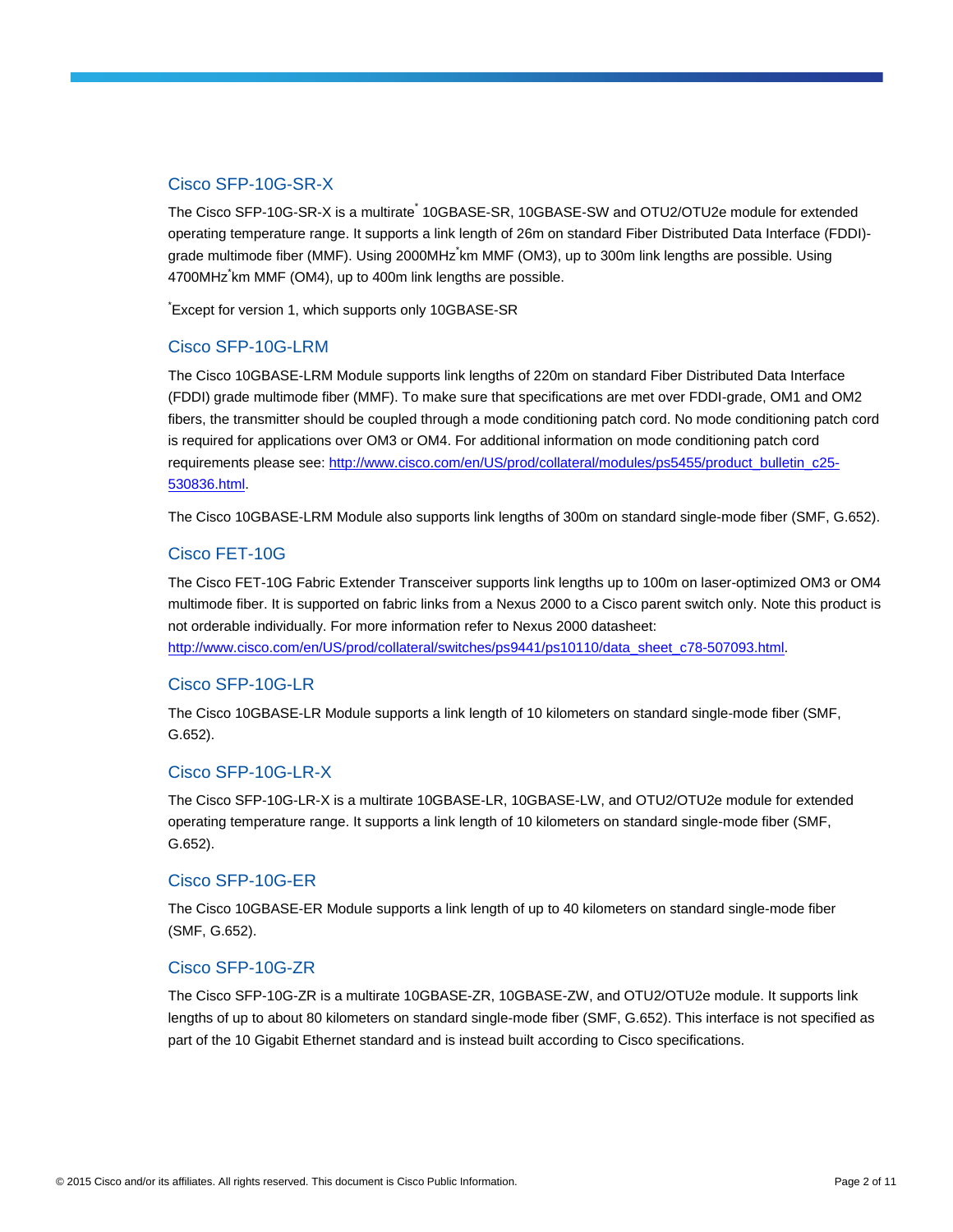## Cisco SFP-10G-BXD-I and SFP-10G-BXU-I for 10Km (Single-Fiber Bidirectional Applications)

The Cisco SFP-10G-BXD-I and SFP-10G-BXU-I SFPs operate on a single strand of standard SMF.

A SFP-10G-BXD-I device is always connected to a SFP-10G-BXU-I device with a single strand of standard SMF with an operating transmission range up to 10 km.

The communication over a single strand of fiber is achieved by separating the transmission wavelength of the two devices, as depicted in Figure 2. SFP-10G-BXD-I transmits a 1330-nm channel and receives a 1270-nm signal, whereas SFP-10G-BXU-I transmits at a 1270-nm wavelength and receives a 1330-nm signal. Note in Figure 2 the presence of a wavelength-division multiplexing (WDM) splitter integrated into the SFP to split the 1270-nm and 1330-nm light paths.



**Figure 2.** Bidirectional Transmission of a Single Strand of SMF



The SFP-10G-BXD-I and SFP-10G-BXU-I SFPs also support digital optical monitoring (DOM) functions according to the industry-standard SFF-8472 multisource agreement (MSA). This feature gives the end user the ability to monitor real-time parameters of the SFP, such as optical output power, optical input power, temperature, laser bias current, and transceiver supply voltage.

## Cisco SFP-10G-BX40D-I and SFP-10G-BX40U-I (for 40Km Single-Fiber Bidirectional Applications)

The Cisco SFP-10G-BX40D-I and SFP-10G-BX40U-I SFPs operate on a single strand of standard SMF.

A SFP-10G-BX40D-I device is always connected to a SFP-10G-BX40U-I device with a single strand of standard SMF with an operating transmission range up to 40 km.

The communication over a single strand of fiber is achieved by separating the transmission wavelength of the two devices. SFP-10G-BX40D-I transmits a 1330-nm channel and receives a 1270-nm signal. The SFP-10G-BX40U-I transmits at a 1270-nm wavelength and receives a 1330-nm signal.

The SFP-10G-BX40D-I and SFP-10G-BX40U-I SFPs support digital optical monitoring (DOM) functions according to the industry-standard SFF-8472 multisource agreement (MSA). This feature gives the end user the ability to monitor real-time parameters of the SFP, such as optical output power, optical input power, temperature, laser bias current, and transceiver supply voltage.

## Cisco SFP+ Twinax Copper Cables

Cisco SFP+ Copper Twinax (Figure 3) direct-attach cables are suitable for very short distances and offer a costeffective way to connect within racks and across adjacent racks. Cisco offers passive Twinax cables in lengths of 1, 1.5, 2, 2.5, 3 and 5 meters, and active Twinax cables in lengths of 7 and 10 meters.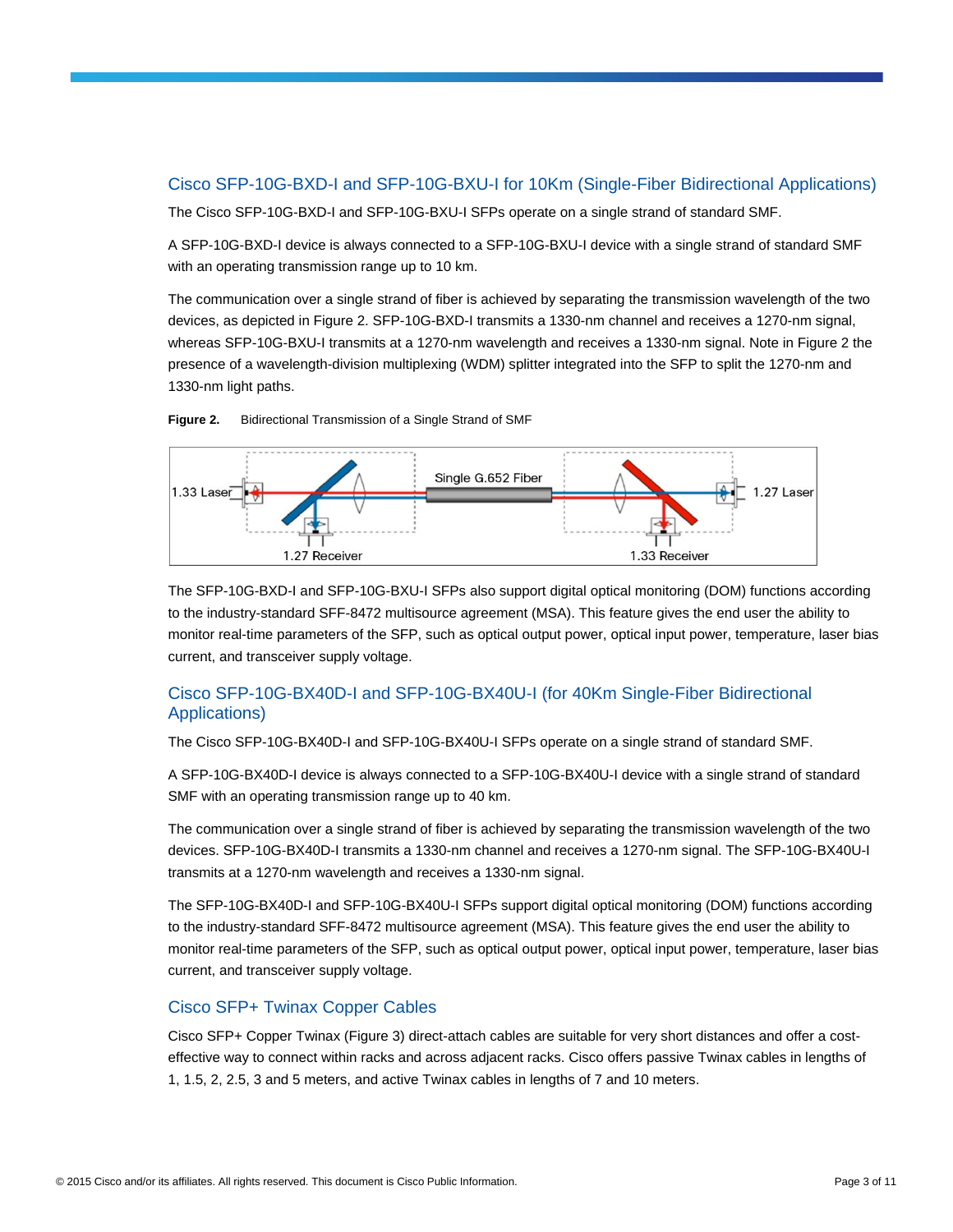

**Figure 3.** Cisco Direct-Attach Twinax Copper Cable Assembly with SFP+ Connectors

## Cisco SFP+ Active Optical Cables

Cisco SFP+ Active Optical Cables (Figure 4) are direct-attach fiber assemblies with SFP+ connectors. They are suitable for very short distances and offer a cost-effective way to connect within racks and across adjacent racks. Cisco offers Active Optical Cables in lengths of 1, 2, 3, 5, 7, and 10 meters.

**Figure 4.** Cisco Direct-Attach Active Optical Cables with SFP+ Connectors



## Platform Support

Cisco SFP+ modules are supported on a wide range of Cisco switches and routers:

- 7600 Series Router
- ASR 901
- ASR 903
- ASR 1000 Series Router
- ASR 9000 Series Router
- ASR 9000v Series Router
- Catalyst 2350 and 2360 Series Switches
- Catalyst 2960-S, 2960-X, and 2960-XR Series Switches
- Catalyst 3100 Blade Switches
- Catalyst 3560, 3560-E, and 3560-X Series Switches
- Catalyst 3750, 3750-E, and 3750-X Series Switches
- Catalyst 3850 Series Switches
- Catalyst 4500 and 4500-X Series Switches
- CRS Router
- MDS 9000
- ME 4500
- 
- ME 4900NCS 6000 Series Router
- Nexus 2000, 3000, and 4000 Series Switches
- Nexus 9000 and 9500 (modular) Series Switches
- RF Gateway Series
- SCE 8000
- Shared Port Adapter (SPA)
- Unified Computing System (UCS) Switches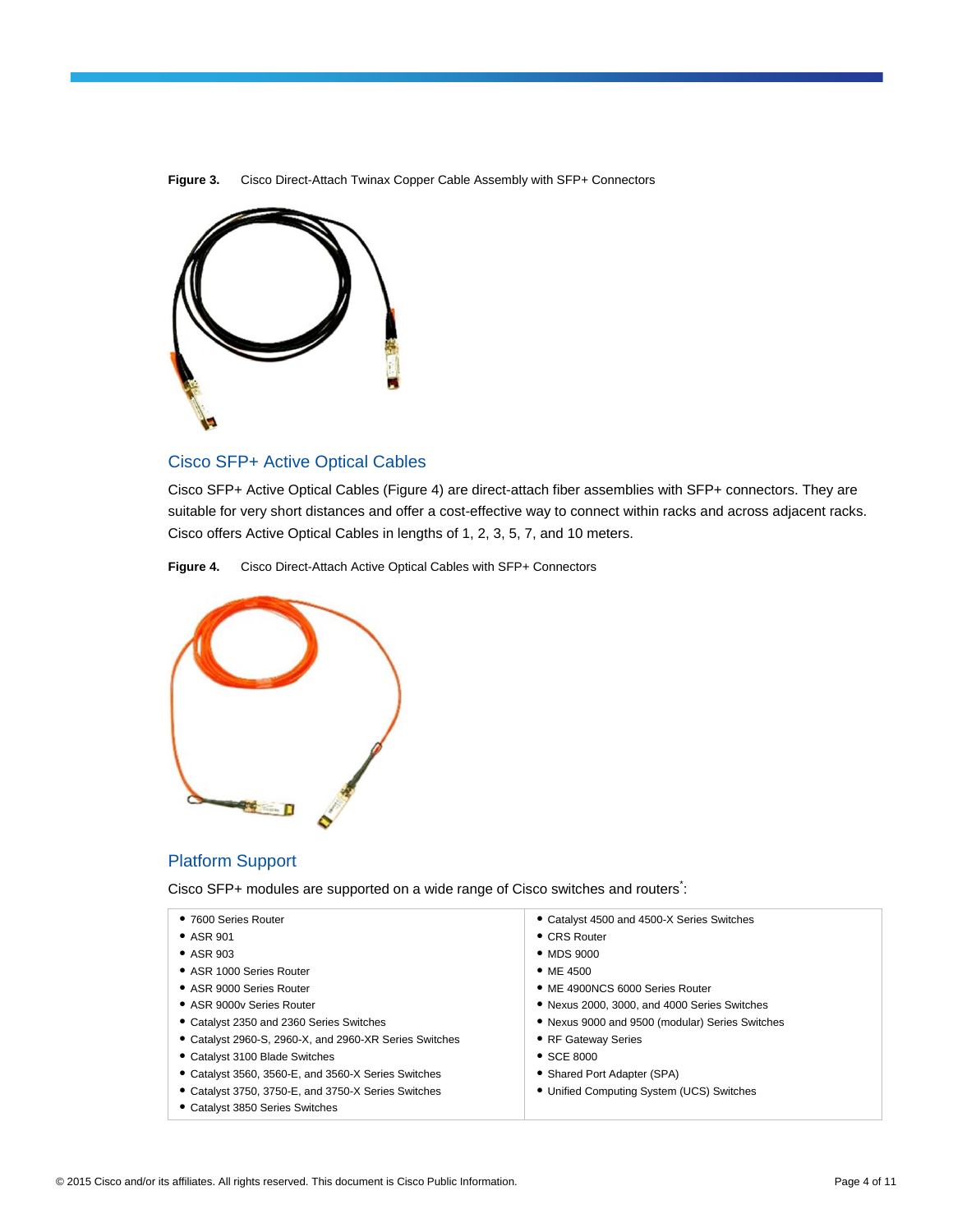\*Not all devices listed support every module. For details about which modules run in which devices and other compatibility information, refer to the document "Cisco 10 Gigabit Ethernet Transceiver Modules Compatibility Matrix":<br>http://www.cisco.com/en/US/docs/interfaces\_modules/transceiver\_modules/com co.com/en/US/docs/interfaces\_modules/transceiver\_modules/compatibility/matrix/OL\_6974.html. Additional platforms may continually be added; please check th[e compatibility matrix](http://www.cisco.com/en/US/docs/interfaces_modules/transceiver_modules/compatibility/matrix/OL_6981.pdf.) for the latest information and for the Cisco compatible operating system for each platform.

Connectors: Dual LC/PC connector (-SR, -LRM, -LR, -ER, -ZR and FET-10G).

Note: Only connections with patch cords with PC or UPC connectors are supported. Patch cords with APC connectors are not supported. All cables and cable assemblies used must be compliant with the standards specified in the standards section.

### Product Specifications

Table 1 provides cabling specifications for the Cisco SFP+ modules.

| Table 1. |  | SFP+ Port Cabling Specifications |
|----------|--|----------------------------------|
|          |  |                                  |

| Cisco SFP+                             | Wavelength<br>(nm)       | <b>Cable Type</b>                              | <b>Core Size</b><br>(Microns)                | <b>Modal Bandwidth</b><br>(MHz km)                                      | Cable<br><b>Distance</b>                             |
|----------------------------------------|--------------------------|------------------------------------------------|----------------------------------------------|-------------------------------------------------------------------------|------------------------------------------------------|
| Cisco SFP-10G-SR<br>Cisco SFP-10G-SR-X | 850                      | <b>MMF</b>                                     | 62.5<br>62.5<br>50.0<br>50.0<br>50.0<br>50.0 | 160 (FDDI)<br>200 (OM1)<br>400<br>500 (OM2)<br>2000 (OM3)<br>4700 (OM4) | 26m<br>33 <sub>m</sub><br>66m<br>82m<br>300m<br>400m |
| <b>Cisco SFP-10G-LRM</b>               | 1310                     | <b>MMF</b><br><b>SMF</b>                       | 62.5<br>50.0<br>50.0<br>G.652                | 500<br>400<br>500<br>÷,                                                 | 220m<br>100m<br>220m<br>300m                         |
| Cisco FET-10G                          | 850                      | <b>MMF</b>                                     | 50.0<br>50.0<br>50.0                         | 500 (OM2)<br>2000 (OM3)<br>4700 (OM4)                                   | 25m<br>100m<br>100m                                  |
| Cisco SFP-10G-LR<br>Cisco SFP-10G-LR-X | 1310                     | <b>SMF</b>                                     | G.652                                        | $\overline{a}$                                                          | 10km                                                 |
| Cisco SFP-10G-ER""                     | 1550                     | <b>SMF</b>                                     | G.652                                        | ÷,                                                                      | 40km                                                 |
| Cisco SFP-10G-BXD-I                    | 1330                     | <b>SMF</b>                                     | G.652                                        |                                                                         | 10km                                                 |
| Cisco SFP-10G-BXU-I                    | 1270                     | <b>SMF</b>                                     | G.652                                        |                                                                         | 10km                                                 |
| Cisco SFP-10G-BX40D-I                  | 1330                     | <b>SMF</b>                                     | G.652                                        | $\overline{\phantom{a}}$                                                | 40km                                                 |
| Cisco SFP-10G-BX40D-I                  | 1270                     | <b>SMF</b>                                     | G.652                                        |                                                                         | 40km                                                 |
| Cisco SFP-H10GB-CU1M                   | $\overline{a}$           | Twinax cable, passive, 30AWG<br>cable assembly | ۰.                                           |                                                                         | 1 <sub>m</sub>                                       |
| Cisco SFP-H10GB-CU1-<br><b>5M</b>      |                          | Twinax cable, passive, 30AWG<br>cable assembly | ÷.                                           |                                                                         | 1.5 <sub>m</sub>                                     |
| Cisco SFP-H10GB-CU2M                   | $\overline{\phantom{a}}$ | Twinax cable, passive, 30AWG<br>cable assembly | ٠                                            |                                                                         | 2m                                                   |
| Cisco SFP-H10GB-CU2-<br><b>5M</b>      | $\overline{a}$           | Twinax cable, passive, 30AWG<br>cable assembly | ÷.                                           |                                                                         | 2.5 <sub>m</sub>                                     |
| Cisco SFP-H10GB-CU3M                   |                          | Twinax cable, passive, 30AWG<br>cable assembly |                                              |                                                                         | 3m                                                   |
| Cisco SFP-H10GB-CU5M                   | $\ddot{\phantom{a}}$     | Twinax cable, passive, 24AWG<br>cable assembly | ä,                                           |                                                                         | 5m                                                   |
| Cisco SFP-H10GB-<br><b>ACU7M</b>       | ÷,                       | Twinax cable, active, 30 AWG cable<br>assembly | $\overline{\phantom{a}}$                     |                                                                         | 7 <sub>m</sub>                                       |
| Cisco SFP-H10GB-<br>ACU10M             | $\blacksquare$           | Twinax cable, active, 28 AWG cable<br>assembly |                                              | ä,                                                                      | 10 <sub>m</sub>                                      |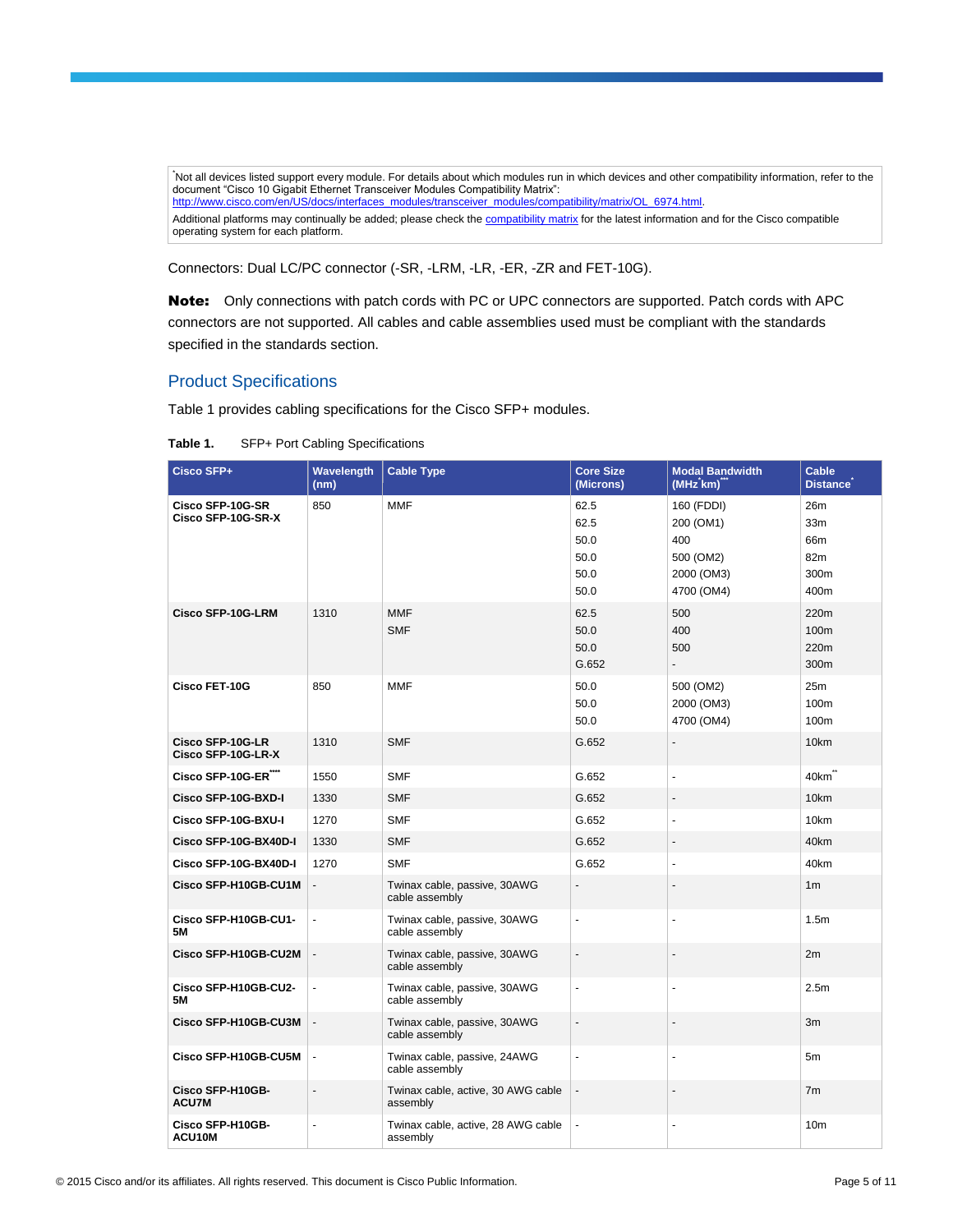| Cisco SFP+           | Wavelength<br>(nm)       | <b>Cable Type</b>             | <b>Core Size</b><br>(Microns) | <b>Modal Bandwidth</b><br>$(MHz$ $km)$ | Cable<br><b>Distance</b> |
|----------------------|--------------------------|-------------------------------|-------------------------------|----------------------------------------|--------------------------|
| Cisco SFP-10G-AOC1M  | $\overline{\phantom{a}}$ | Active Optical Cable assembly | <b>-</b>                      | $\overline{\phantom{0}}$               | 1 <sub>m</sub>           |
| Cisco SFP-10G-AOC2M  | $\overline{\phantom{a}}$ | Active Optical Cable assembly | $\overline{\phantom{a}}$      | -                                      | 2m                       |
| Cisco SFP-10G-AOC3M  | $\overline{a}$           | Active Optical Cable assembly | <b>-</b>                      | $\overline{\phantom{0}}$               | 3m                       |
| Cisco SFP-10G-AOC5M  | $\overline{\phantom{0}}$ | Active Optical Cable assembly | $\overline{\phantom{a}}$      | $\overline{\phantom{0}}$               | 5m                       |
| Cisco SFP-10G-AOC7M  | $\overline{\phantom{0}}$ | Active Optical Cable assembly | $\overline{a}$                | $\overline{\phantom{0}}$               | 7 <sub>m</sub>           |
| Cisco SFP-10G-AOC10M | $\overline{\phantom{0}}$ | Active Optical Cable assembly | $\overline{\phantom{a}}$      | ۰                                      | 10 <sub>m</sub>          |

\* Minimum cabling distance for -SR, -LRM, -LR, -ER modules is 2m, according to the IEEE 802.3ae.

\*\* Links longer than 30km are considered engineered links as per IEEE 802.3ae.

\*\*\* Specified at transmission wavelength.

\*\*\*\*\* Requires 5 dB 1550nm fixed loss attenuator for < 20km. Attenuator is available as a spare.

The part number is 15216 ATT LC 5=.

Table 2 lists the main optical characteristics for the Cisco SFP+ modules.

| Table 2. |  |  |  | <b>Optical Transmit and Receive Specifications</b> |
|----------|--|--|--|----------------------------------------------------|
|----------|--|--|--|----------------------------------------------------|

| <b>Product</b>        | <b>Type</b>                                       | Transmit Power (dBm) |                | Receive Power (dBm) |                                                | <b>Transmit and</b>                      |
|-----------------------|---------------------------------------------------|----------------------|----------------|---------------------|------------------------------------------------|------------------------------------------|
|                       |                                                   | <b>Maximum</b>       | <b>Minimum</b> | <b>Maximum</b>      | <b>Minimum</b>                                 | <b>Receive</b><br><b>Wavelength (nm)</b> |
| Cisco SFP-10G-SR      | 10GBASE-SR 850nm<br><b>MMF</b>                    | $-1.2$ <sup>**</sup> | $-7.3$         | $-1.0$              | $-9.9$                                         | 840 to 860                               |
| Cisco SFP-10G-SR-X    | 10GBASE-SR 850nm<br><b>MMF</b>                    | $-1.2$ **            | $-7.3$         | $-1.0$              | $-9.9$                                         | 840 to 860                               |
| Cisco SFP-10G-LRM     | 10GBASE-LRM 1310nm<br>MMF and SMF                 | 0.5                  | $-6.5$         | 0.5                 | $-8.4$ (in<br>average) and -<br>$6.4$ (in OMA) | 1260 to 1355                             |
| Cisco FET-10G         | FET-10G 850nm MMF                                 | $-1.3$               | -8             | $-1$                | $-9.9$                                         | 840 to 860                               |
| Cisco SFP-10G-LR      | 10GBASE-LR 1310nm<br><b>SMF</b>                   | 0.5                  | $-8.2$         | 0.5                 | $-14.4$                                        | 1260 to 1355                             |
| Cisco SFP-10G-LR-X    | 10GBASE-LR,<br>10GBASE-LW and<br>OTU2e 1310nm SMF | 0.5                  | $-8.2$         | 0.5                 | $-14.4$                                        | 1260 to 1355                             |
| Cisco SFP-10G-ER      | 10GBASE-ER 1550nm<br><b>SMF</b>                   | 4.0                  | $-4.7$         | $-1$                | $-15.8$                                        | 1530 to 1565                             |
| Cisco SFP-10G-BXD-I   | 10G-SFP Bidirectional for<br>10km                 | 0.5                  | $-8.2$         | 0.5                 | $-14.4$                                        | 1320 to 1340 (Tx)<br>1260 to 1280 (Rx)   |
| Cisco SFP-10G-BXU-I   | 10G-SFP Bidirectional for<br>10km                 | 0.5                  | $-8.2$         | 0.5                 | $-14.4$                                        | 1260 to 1280 (Tx)<br>1320 to 1340 (Rx)   |
| Cisco SFP-10G-BX40D-I | 10G-SFP Bidirectional for<br>40km                 | 4.5                  | $-2.7$         | $-9$                | $-21.2$                                        | 1320 to 1340 (Tx)<br>1260 to 1280 (Rx)   |
| Cisco SFP-10G-BX40D-I | 10G-SFP Bidirectional for<br>40km                 | 4.5                  | $-2.7$         | -9                  | $-21.2$                                        | 1260 to 1280 (Tx)<br>1320 to 1340 (Rx)   |

\* Transmitter and receiver power is in average, unless specified.

\*\* The launch power shall be the lesser of the class 1 safety limit or the maximum receive power. Class 1 laser requirements are defined by IEC 60825-1: 2001.

\*\*\* Both average and OMA specifications must be met simultaneously.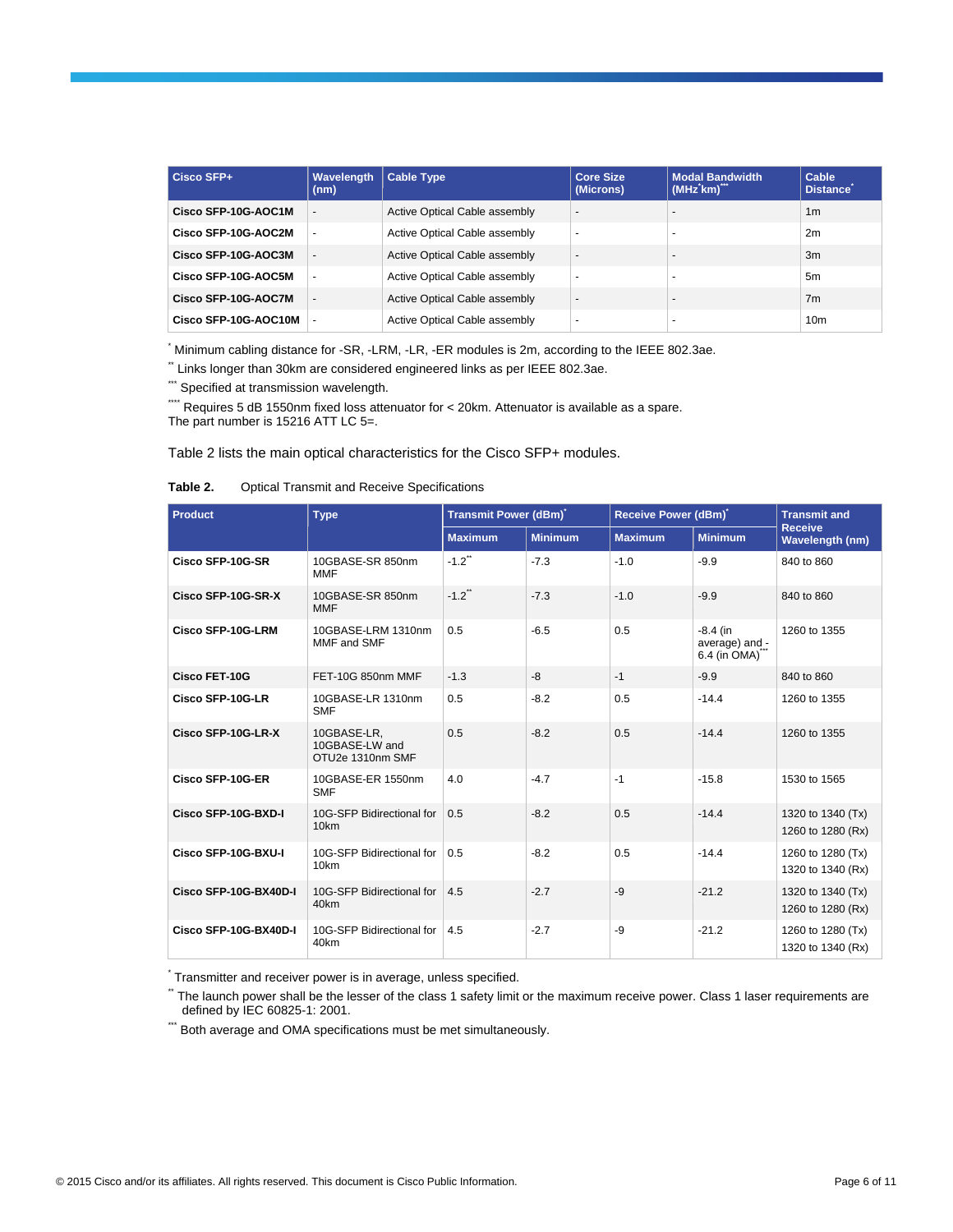Table 3 details optical specifications for the Cisco SFP-10G-ZR modules.

| SFP-10G-ZR Optical Parameters | Table 3. |  |  |  |
|-------------------------------|----------|--|--|--|
|-------------------------------|----------|--|--|--|

| <b>Parameter</b>                                                         | <b>Symbol</b> | <b>Minimum</b> | <b>Typical</b> | <b>Maximum</b> | <b>Units</b> | <b>Notes and Conditions</b>                                                                                  |  |
|--------------------------------------------------------------------------|---------------|----------------|----------------|----------------|--------------|--------------------------------------------------------------------------------------------------------------|--|
| <b>Transmitter</b>                                                       |               |                |                |                |              |                                                                                                              |  |
| <b>Transmitter wavelength</b>                                            |               | 1530           |                | 1565           | nm           |                                                                                                              |  |
| Side-mode suppression<br>ratio                                           | <b>SMSR</b>   | 30             |                |                | dB           |                                                                                                              |  |
| <b>Transmitter extinction</b><br>ratio                                   |               | 9              |                |                | dB           |                                                                                                              |  |
| <b>Transmitter optical</b><br>output power                               | Pout          | $\mathbf 0$    |                | 4.0            | dBm          | Average power coupled into single-mode<br>fiber                                                              |  |
| <b>Receiver</b>                                                          |               |                |                |                |              |                                                                                                              |  |
| <b>Receiver optical input</b><br>wavelength                              |               | 1260           |                | 1565           | nm           | Receiver Sensitivity specified over 1530-<br>1565nm only, with 3dB degradation<br>permitted from 1260-1530nm |  |
| Receiver damage<br>threshold                                             |               | $+5$           |                |                | dBm          |                                                                                                              |  |
| <b>Receiver Overload</b>                                                 |               | $-7$           |                |                | dBm          |                                                                                                              |  |
| Receiver performance at 10GE LAN and 10GE WAN rates, non-FEC application |               |                |                |                |              |                                                                                                              |  |
| <b>Receiver sensitivity</b>                                              |               | $-24$          |                |                | dBm          | At BER=1E-12 with PRBS31 and 10GE<br>frame                                                                   |  |
| <b>Chromatic Dispersion</b><br>Penalty@ 1600 ps/nm                       |               |                |                | 3              | dB           |                                                                                                              |  |
| Receiver performance at OTU2/OTU2e rates, FEC application                |               |                |                |                |              |                                                                                                              |  |
| <b>Receiver sensitivity</b>                                              |               | $-27$          |                |                | dBm          | At Pre-FEC BER=1E-5 for GFEC and Pre-<br>FEC BER=7E-4 for EFEC with PRBS31 and<br>OTU <sub>2</sub> frame     |  |
| <b>Chromatic Dispersion</b><br>Penalty@ 1300 ps/nm                       |               |                |                | 3              | dB           |                                                                                                              |  |

Note: Parameters are specified over temperature and at end of life unless otherwise noted. When shorter distances of single-mode fiber are used (<40km), an inline optical attenuator must be used to avoid overloading and damaging the receiver.

Table 4 describes the bail latch color code for each type of optical SFP+ module.

**Table 4.** SFP+ Optical Modules Color Code

| Product                  | <b>Bail Latch Color</b> |
|--------------------------|-------------------------|
| Cisco SFP-10G-SR         | Beige                   |
| Cisco SFP-10G-SR-X       | Beige                   |
| <b>Cisco SFP-10G-LRM</b> | Orange                  |
| <b>Cisco FET-10G</b>     | <b>Brown</b>            |
| Cisco SFP-10G-LR         | Blue                    |
| Cisco SFP-10G-LR-X       | <b>Blue</b>             |
| <b>Cisco SFP-10G-ER</b>  | Red                     |
| Cisco SFP-10G-ZR         | Green                   |
| Cisco SFP-10G-BXD-I      | <b>Blue</b>             |
| Cisco SFP-10G-BXU-I      | <b>Blue</b>             |
| Cisco SFP-10G-BX40D-I    | Red                     |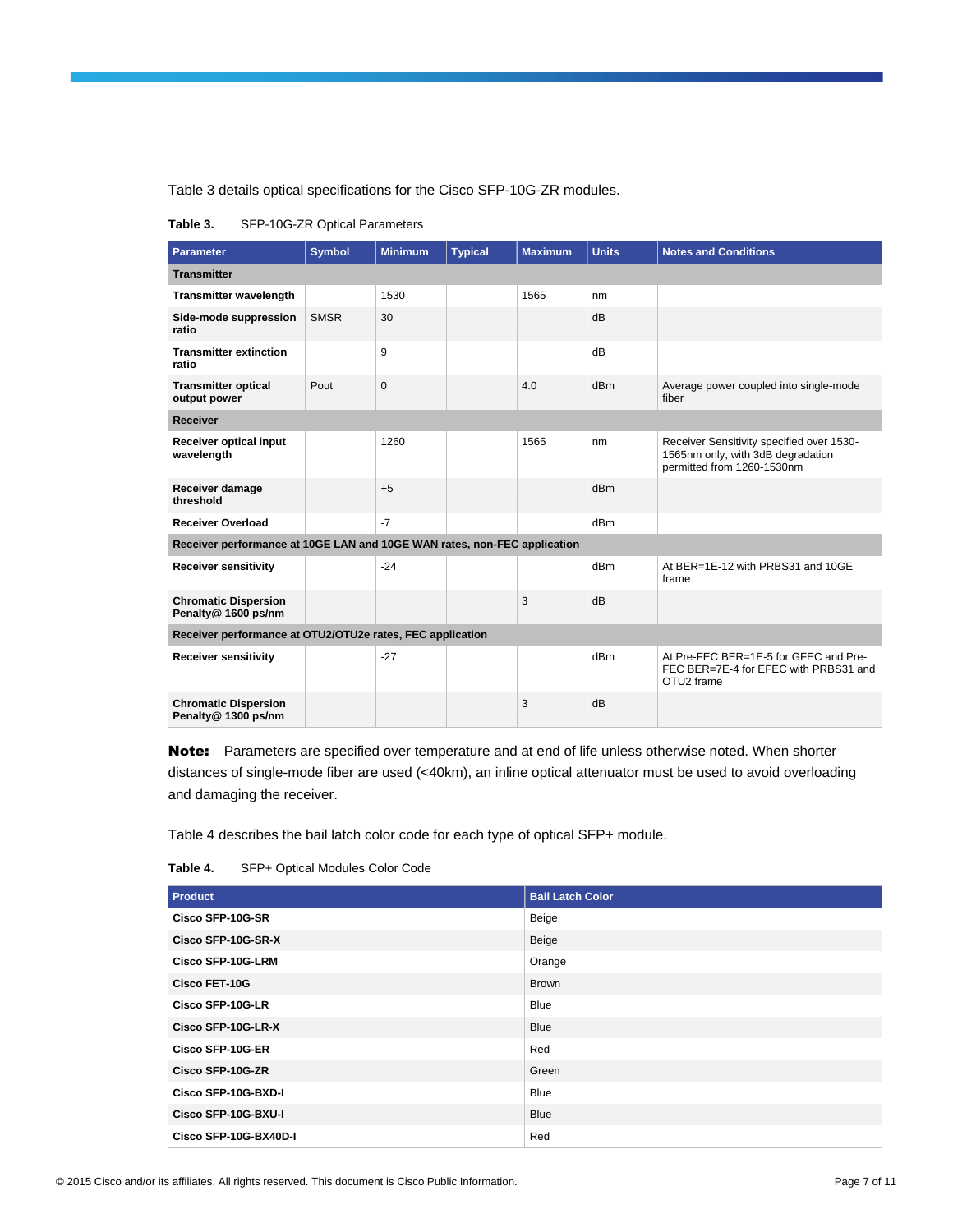| <b>Product</b>         | <b>Bail Latch Color</b> |
|------------------------|-------------------------|
| Cisco SFP-10G-BX40U-I  | Red                     |
| Cisco SFP-H10GB-CU1M   | Beige                   |
| Cisco SFP-H10GB-CU1-5M | <b>Black</b>            |
| Cisco SFP-H10GB-CU2M   | <b>Brown</b>            |
| Cisco SFP-H10GB-CU2-5M | Yellow                  |
| Cisco SFP-H10GB-CU3M   | Orange                  |
| Cisco SFP-H10GB-CU5M   | Gray                    |
| Cisco SFP-H10GB-ACU7M  | Blue                    |
| Cisco SFP-H10GB-ACU10M | Red                     |
| Cisco SFP-10G-AOC1M    | Beige                   |
| Cisco SFP-10G-AOC2M    | <b>Brown</b>            |
| Cisco SFP-10G-AOC3M    | Orange                  |
| Cisco SFP-10G-AOC5M    | Gray                    |
| Cisco SFP-10G-AOC7M    | Blue                    |
| Cisco SFP-10G-AOC10M   | Red                     |

Table 5 provides the maximum power consumption and operating temperature range ratings per Cisco SFP+ module.

| Table 5. |  | SFP+ Modules Maximum Power Consumption |  |
|----------|--|----------------------------------------|--|
|----------|--|----------------------------------------|--|

| <b>Product</b>         | <b>Power Consumption (W)</b> | <b>Operating Temperature Range</b> |
|------------------------|------------------------------|------------------------------------|
| Cisco SFP-10G-SR       | $\mathbf{1}$                 | <b>COM</b>                         |
| Cisco SFP-10G-SR-X     | $\mathbf{1}$                 | <b>EXT</b>                         |
| Cisco SFP-10G-LRM      | 1                            | <b>COM</b>                         |
| Cisco FET-10G          | $\mathbf{1}$                 | <b>COM</b>                         |
| Cisco SFP-10G-LR       | $\mathbf{1}$                 | <b>COM</b>                         |
| Cisco SFP-10G-LR-X     | $\mathbf{1}$                 | <b>EXT</b>                         |
| Cisco SFP-10G-ER       | 1.5                          | COM                                |
| Cisco SFP-10G-ZR       | 1.5                          | <b>COM</b>                         |
| Cisco SFP-10G-BXD-I    | 1                            | <b>IND</b>                         |
| Cisco SFP-10G-BXU-I    | $\mathbf{1}$                 | <b>IND</b>                         |
| Cisco SFP-10G-BX40D-I  | 1.2                          | <b>IND</b>                         |
| Cisco SFP-10G-BX40U-I  | 1.2                          | <b>IND</b>                         |
| Cisco SFP-H10GB-CU1M   | 1                            | <b>COM</b>                         |
| Cisco SFP-H10GB-CU1-5M | $\mathbf{1}$                 | <b>COM</b>                         |
| Cisco SFP-H10GB-CU2M   | 1                            | <b>COM</b>                         |
| Cisco SFP-H10GB-CU2-5M | $\mathbf{1}$                 | <b>COM</b>                         |
| Cisco SFP-H10GB-CU3M   | $\mathbf{1}$                 | <b>COM</b>                         |
| Cisco SFP-H10GB-CU5M   | $\mathbf{1}$                 | <b>COM</b>                         |
| Cisco SFP-H10GB-ACU7M  | 1                            | COM                                |
| Cisco SFP-H10GB-ACU10M | $\mathbf{1}$                 | <b>COM</b>                         |
| Cisco SFP-10G-AOC1M    | 1                            | <b>COM</b>                         |
| Cisco SFP-10G-AOC2M    | $\mathbf{1}$                 | <b>COM</b>                         |
| Cisco SFP-10G-AOC3M    | 1                            | <b>COM</b>                         |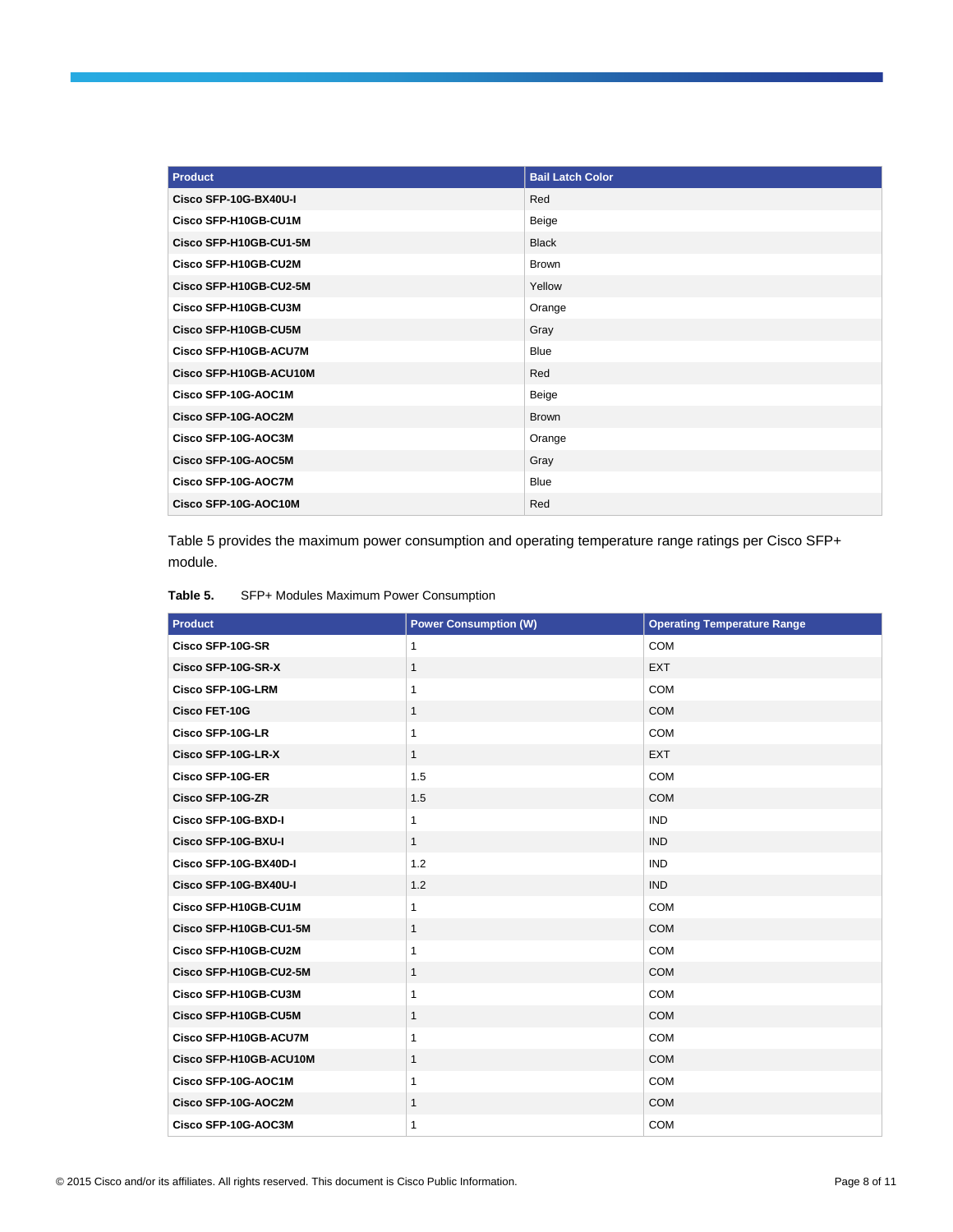| <b>Product</b>             | Power Consumption (W) | Operating Temperature Range |
|----------------------------|-----------------------|-----------------------------|
| <b>Cisco SFP-10G-AOC5M</b> |                       | <b>COM</b>                  |
| Cisco SFP-10G-AOC7M        |                       | COM                         |
| Cisco SFP-10G-AOC10M       |                       | <b>COM</b>                  |

## **Dimensions**

Dimensions (H x W x D): 8.5 x 13.4 x 56.5mm. Cisco SFP+ connectors typically weigh 75 grams or less.

#### **Environmental Conditions and Power Requirements**

Operating temperature range:

- Commercial temperature range (COM): 0 to 70°C (32 to 158°F)
- Extended temperature range (EXT): -5 to 85°C (23 to 185°F)
- Industrial temperature range (IND): -40 to 85°C (-40 to 185°F)
- Storage temperature range: -40 to 85°C (-40 to 185°F)

#### **Warranty**

- Standard warranty: 1 year
- Extended warranty (optional): Cisco SFP+ modules can be covered in a Cisco SMARTnet® Service support contract for the Cisco switch or router chassis

#### Ordering Information

Table 6 provides the ordering information for Cisco SFP+ modules and related cables.

#### **Table 6.** Ordering Information

| <b>Description</b>                                                                               | <b>Product Number</b> |  |
|--------------------------------------------------------------------------------------------------|-----------------------|--|
| <b>SFP+ Modules</b>                                                                              |                       |  |
| Cisco 10GBASE-SR SFP+ Module for MMF                                                             | SFP-10G-SR            |  |
| Cisco 10GBASE-SR SFP+ Module for MMF, extended temperature range                                 | SFP-10G-SR-X          |  |
| Cisco 10GBASE-LRM SFP+ Module for MMF and SMF                                                    | SFP-10G-LRM           |  |
| Cisco 10GBASE-LR SFP+ Module for SMF                                                             | SFP-10G-LR            |  |
| Cisco multirate 10GBASE-LR, 10GBASE-LW and OTU2e SFP+ Module for SMF, extended temperature range | SFP-10G-LR-X          |  |
| Cisco 10GBASE-ER SFP+ Module for SMF                                                             | SFP-10G-ER            |  |
| Cisco 10GBASE-ZR SFP+ Module for SMF                                                             | SFP-10G-ZR            |  |
| Cisco 10GBASE-BX10-D Bidirectional for 10km                                                      | SFP-10G-BXD-I         |  |
| Cisco 10GBASE-BX10-U Bidirectional for 10km                                                      | SFP-10G-BXU-I         |  |
| Cisco 10GBASE-BX40-D Bidirectional for 40km                                                      | SFP-10G-BX40D-I       |  |
| Cisco 10GBASE-BX40-U Bidirectional for 40km                                                      | SFP-10G-BX40U-I       |  |
| <b>SFP+ Twinax Copper Modules</b>                                                                |                       |  |
| 10GBASE-CU SFP+ Cable 1 Meter, passive                                                           | SFP-H10GB-CU1M        |  |
| 10GBASE-CU SFP+ Cable 1.5 Meter, passive                                                         | SFP-H10GB-CU1-5M      |  |
| 10GBASE-CU SFP+ Cable 2 Meter, Passive                                                           | SFP-H10GB-CU2M        |  |
| 10GBASE-CU SFP+ Cable 2.5 Meter, Passive                                                         | SFP-H10GB-CU2-5M      |  |
| 10GBASE-CU SFP+ Cable 3 Meter, passive                                                           | SFP-H10GB-CU3M        |  |
| 10GBASE-CU SFP+ Cable 5 Meter, passive                                                           | SFP-H10GB-CU5M        |  |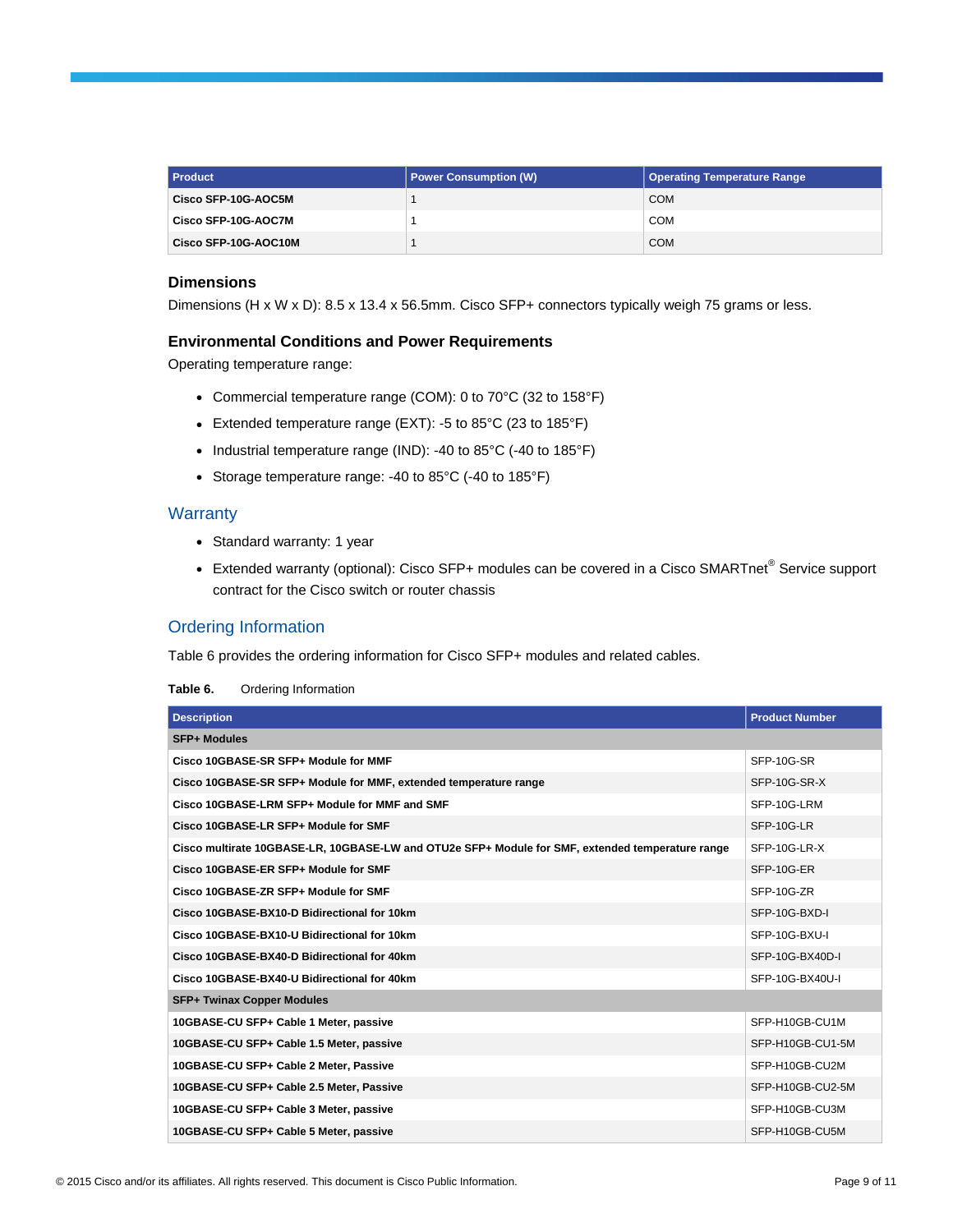| <b>Description</b>                     | <b>Product Number</b> |
|----------------------------------------|-----------------------|
| 10GBASE-CU SFP+ Cable 7 Meter, active  | SFP-H10GB-ACU7M       |
| 10GBASE-CU SFP+ Cable 10 Meter, active | SFP-H10GB-ACU10M      |
| <b>SFP+ Active Optical Cables</b>      |                       |
| 10GBASE-AOC SFP+ Cable 1 Meter         | SFP-10G-AOC1M         |
| 10GBASE-AOC SFP+ Cable 2 Meter         | SFP-10G-AOC2M         |
| 10GBASE-AOC SFP+ Cable 3 Meter         | SFP-10G-AOC3M         |
| 10GBASE-AOC SFP+ Cable 5 Meter         | SFP-10G-AOC5M         |
| 10GBASE-AOC SFP+ Cable 7 Meter         | SFP-10G-AOC7M         |
| 10GBASE-AOC SFP+ Cable 10 Meter        | SFP-10G-AOC10M        |

### Regulatory and Standards Compliance

#### **Standards:**

- GR-20-CORE: Generic Requirements for Optical Fiber and Optical Fiber Cable
- GR-326-CORE: Generic Requirements for Single-Mode Optical Connectors and Jumper Assemblies
- GR-1435-CORE: Generic Requirements for Multifiber Optical Connectors
- IEEE 802.3: 10-Gigabit Ethernet
- ITU-T G.709: Interfaces for the Optical Transport Network
- ITU-T G.975: GFEC
- ITU-T G.975.1: EFEC
- SFP+ MSA SFF-8431 (Optical Modules, Active Optical Cables, and Passive Twinax cables)
- SFP+ MSA SFF-8461 (Active Twinax cables)

#### **Safety:**

- Laser Class 1 21CFR-1040 LN#50 7/2001
- Laser Class 1 IEC60825-1
- Cable jacket of SFP+ copper modules is UL #E116441 Compliant
- All length SFP+ copper cables are ELV and RoHS Compliant

#### Next Steps

Learn more about Cisco 10GBASE SFP+ fiber modules or 10GBase SFP+ copper modules (twinax cable) by contacting your sales representative or visiting [http://www.cisco.com/en/US/products/ps6574/index.html.](http://www.cisco.com/en/US/products/ps6574/index.html)

For S-Class SFP+ 10 Gigabit Modules, refer to the link below: [http://www.cisco.com/c/en/us/products/interfaces-modules/transceiver-modules/datasheet-listing.html.](http://www.cisco.com/c/en/us/products/interfaces-modules/transceiver-modules/datasheet-listing.html)